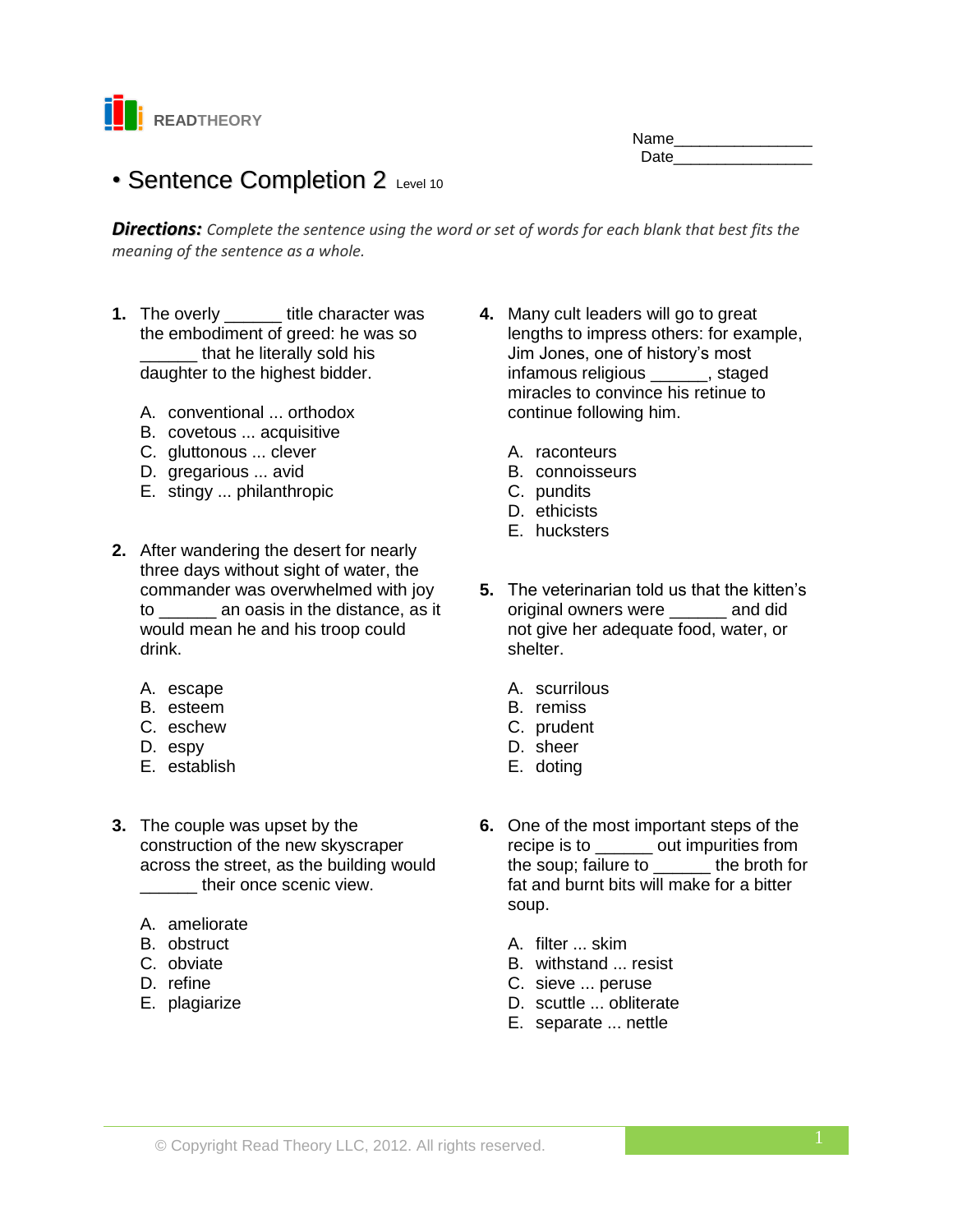## **Answers and Explanations**

### 1) **B**

To figure out what the missing words are, try to predict their definitions by using keywords from the prompt. Here, the keyword for both words is "greed," which comes in the first clause. If the character is "the embodiment of greed," he must be overly greedy. The prompt's second big clue is the colon. Colons are used to separate explanatory information from the rest of the sentence, meaning the second clause here elaborates on or explains the first one and explains why the character is the embodiment of greed. Thus, the character in question must be overly greedy and "so" greedy "that he sold his daughter." *Covetous* means greedy, and *acquisitive* means excessively interested in acquiring money or material things, so choice **(B)** is correct.

**(A)** is incorrect because it does not provide a pair of synonyms relating to greed. *Conventional* means customary, while *orthodox* means adhering to or observant of given customs. These words are synonymous, but neither has any connection to greed.

**(C)** is incorrect because only the first word could work in context. *Gluttonous* means excessively greedy, which could describe a character who is "the embodiment of greed." However, *clever* means intelligent or witty. Nothing in the prompt implies that the character is clever, as greed is not synonymous with intelligence or wit.

**(D)** is incorrect because it does not provide a pair of synonyms relating to greed. *Gregarious* means friendly and outgoing, while *avid* means having an eager desire or interest in something. Though a greedy person might be avid for money, this word does not directly relate to greed. Additionally, gregarious and avid have no clear relationship.

**(E)** is incorrect because it does not provide a pair of synonym. *Stingy* means cheap or unwilling to spend money, while *philanthropic* means generous. These words are antonyms, not synonyms.

#### 2) **D**

To figure out what the missing word is, try to predict its definition by using keywords from the prompt. The keywords here are "without sight of water" and "an oasis," which is a place in the desert that has water. The prompt hinges on a cause-and-effect relationship: because the commander had not seen water in days, the oasis made the commander happy. The missing word is a verb that describes what the commander did to the oasis, and it must mean something such as find or see, since the commander had not seen water for days. Therefore, choice **(D)** is the correct answer, because *espy* means to catch sight of something.

**(A)** is incorrect because *escape* means to break free from confinement or control. Since the commander wanted water, it would not make sense for the commander to be happy to leave the oasis.

**(B)** is incorrect because *esteem* means to respect and admire. An oasis could not logically be respected, so this choice does not make sense.

**(C)** is incorrect because *eschew* means to deliberately avoid using. If the commander had not seen water for days, he would not be likely to avoid the oasis.

**(E)** is incorrect because *establish* means to form or build. Nothing in the prompt indicates that the commander or his troop built a drinking spot themselves.

#### 3) **B**

To figure out what the missing word is, try to predict its definition by using keywords from the prompt. The keywords here are "their once scenic view," and the prompt hinges on a cause-and-effect relationship, with the second clause explaining why the couple was upset. The couple was upset because their view will no longer be scenic as it once was, since a skyscraper would likely block any view that once existed. Thus, the correct choice will provide a word that means block. *Obstruct* means to block or be in the way of something, so choice **(B)** is correct.

**(A)** is incorrect because *ameliorate* means to improve. If the skyscraper improved the couple's view, the couple would not be upset by the construction of the building.

**(C)** is incorrect because *obviate* means to make unnecessary. A view cannot ever be described as either necessary or unnecessary, so obviate does not make sense in context.

**(D)** is incorrect because *refine* means to improve by making small changes or removing impurities. If the skyscraper improved the couple's view, the couple would not be upset by the construction of the building.

**(E)** is incorrect because *plagiarize* means to copy someone else's work and claim it as one's own. It in no way relates to the couple's "once scenic view."

#### 4) **E**

To figure out what the missing word is, try to predict its definition by using keywords from the prompt. In this prompt, Jim Jones is used as an example of a "cult leader," and the keyword to describe his actions is "staged," implying that his miracles were fake acts, not real miracles. Thus, the missing word must be one that implies that Jones used showy and fraudulent means to